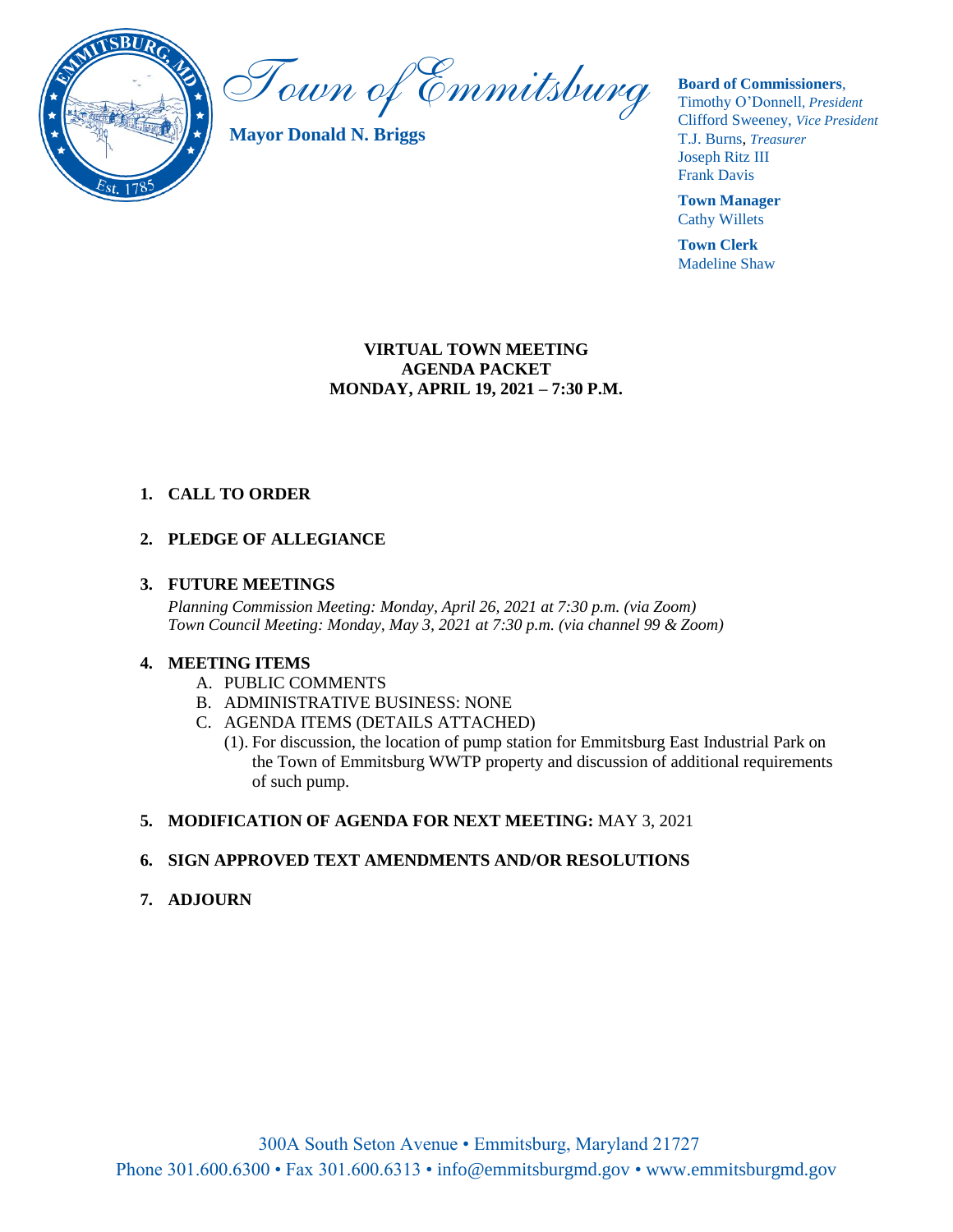## **ZOOM MEETING ACCESS INFORMATION:**

Topic: Town Meeting: April 19, 2021 Time: Apr 19, 2021 07:30 PM Eastern Time (US and Canada)

**Join Zoom Meeting:** <https://us02web.zoom.us/j/86477260636>

Meeting ID: 864 7726 0636 Passcode: 21727 One tap mobile +13017158592,,86477260636#,,,,\*21727# US (Washington DC) +13126266799,,86477260636#,,,,\*21727# US (Chicago)

Dial by your location +1 301 715 8592 US (Washington DC) +1 312 626 6799 US (Chicago) +1 646 558 8656 US (New York) +1 669 900 9128 US (San Jose) +1 253 215 8782 US (Tacoma) +1 346 248 7799 US (Houston) Meeting ID: 864 7726 0636 Passcode: 21727 Find your local number: https://us02web.zoom.us/u/kdOjEvqwWI

The town meeting will begin at 7:30 p.m. If you would like to speak during public comment or an agenda item, you must sign-up to speak BEFORE 7:25 p.m. Sign-up to speak by emailing your name, address and topic you'd like to speak on to mshaw@emmitsburgmd.gov or calling (301) 600-6300.

You can also watch the town meeting live on cable channel 99. A recording will be posted to YouTube after (@Town of Emmitsburg).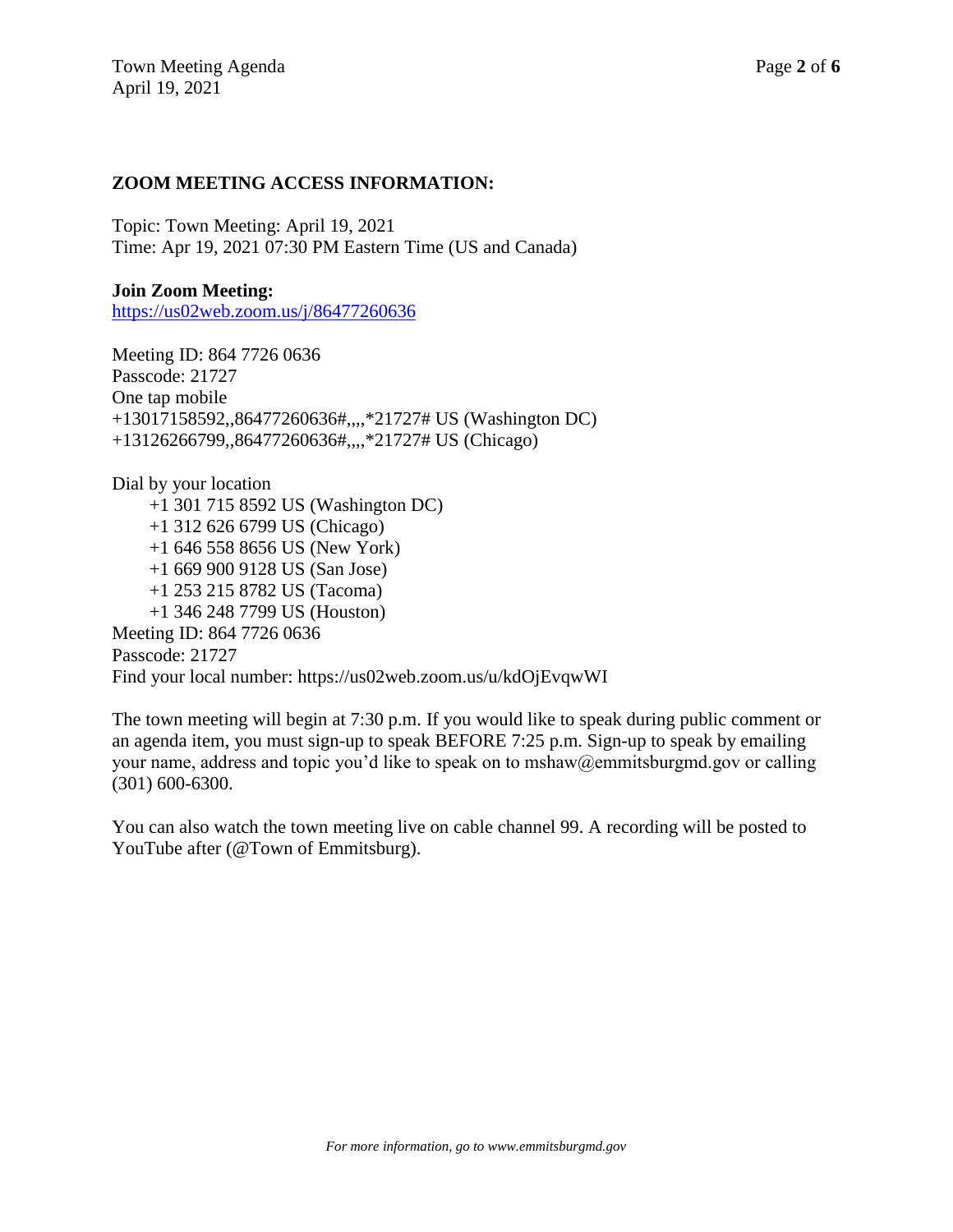# **A. PUBLIC COMMENTS**

## **B. ADMINISTRATIVE BUSINESS**

NONE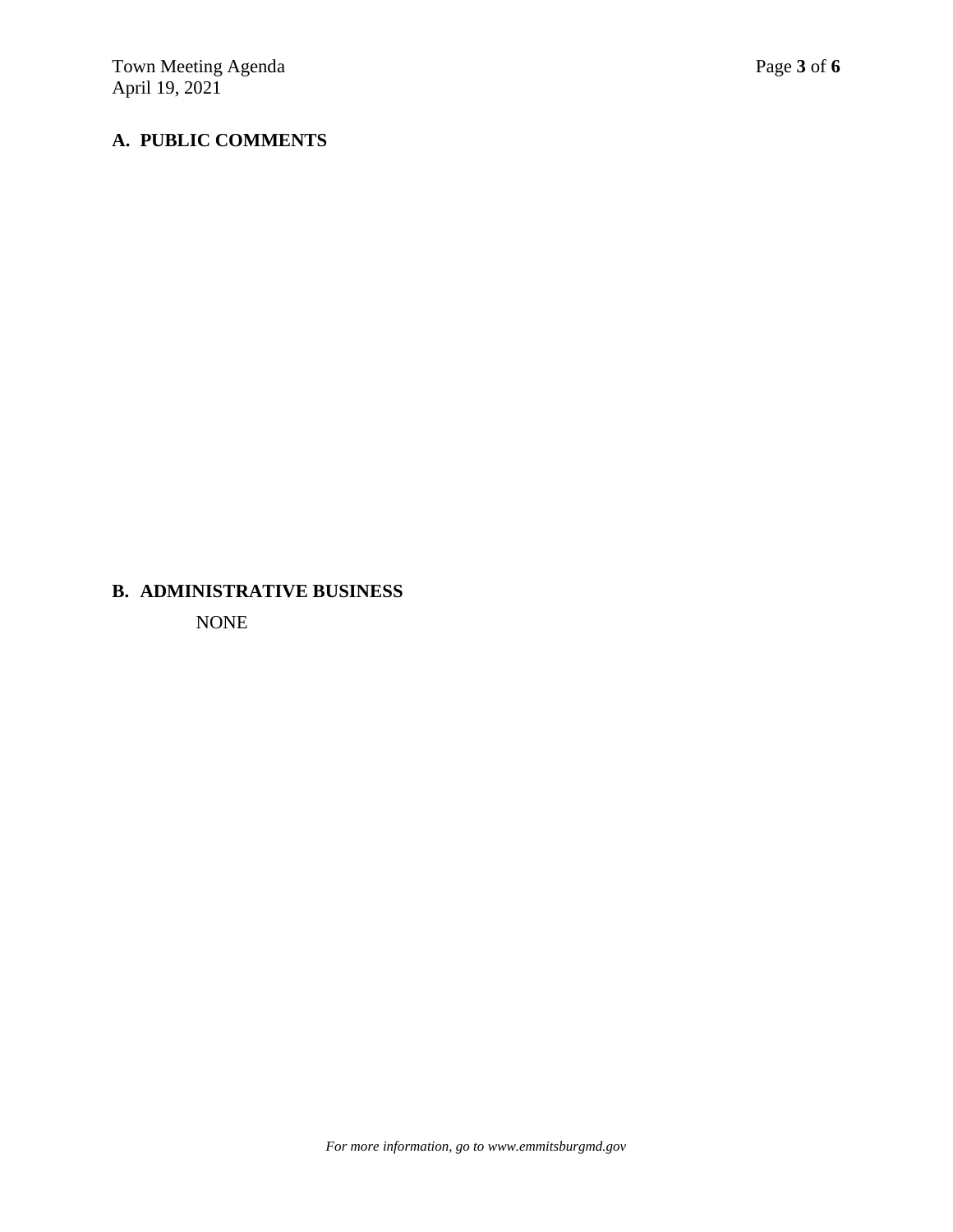#### **C. AGENDA ITEMS:**

**AGENDA ITEM# 1. For discussion, the location of pump station for Emmitsburg East Industrial Park on the Town of Emmitsburg WWTP property and discussion of additional requirements of such pump:** Presentation at meeting.



# MEMORANDUM

www.rkk.com

Date: March 9, 2021 Zachary R. Gulden, MPA To: From: Rob Linthicum, PE, MBA Mayor Briggs, Cathy Willets, Jim Click, Dan Fissel, Leslie Powell, Helen Pauler cc: East Emmitsburg Industrial Park Phase II - Review of Pumping Station Concept Dated February 25, 2021 Re: Commission No.: 20188

> RK&K has reviewed the above referenced pumping station concept submitted by the East Emmitsburg Industrial Park Phase II Developer to the Town of Emmitsburg, MD on February 25, 2021. We have discussed this concept with the Town's operations staff and offer the following comments:

- 1. We do not take exception to a centralized pumping (lift) station on the Town's WWTP property; however, the Town will not accept grinder pumps. Grinder pumps are generally less reliable and more expensive to maintain and repair than are traditional non-clog, solids-handling pumps. The Town of Emmitsburg is willing to take over ownership and operation of a Gorman-Rupp Above-Ground Lift Station or approved equal. These pumps are located above-ground, out of the sewage and are reliable and less maintenance intensive.
- 2. The lift station shall be a duplex station with two identical pumps each rated for the design flow. In addition, the lift station shall be furnished with a spare (third) pump.
- 3. The interior wetted parts of the pumps shall be coated with a ceramic coating to protect the pumps against grit abrasion.
- 4. The force main shall be a minimum of 4" diameter as required by MDE. A cleansing velocity of at least 2 feet per second (fps) shall be maintained in the force main as required by MDE. Thus, the design capacity of each pump shall be 80 gpm. All piping and valves shall be a minimum of 4".
- 5. The lift station shall be provided with an electro-magnetic flowmeter (magmeter).
- 6. The lift station shall be provided with a bypass pumping discharge connection as required by MDE.
- 7. The pumps and all valves shall be located outside of the wetwell for ease of maintenance. A Gorman-Rupp Above-Ground Lift Station, as mentioned above, will satisfy this requirement.
- 8. The lift station shall be readily available by maintenance vehicles during all weather conditions; i.e., the Developer shall provide a suitable access road to the lift station.
- 9. All hardware/metal components in the wetwell shall be 316 stainless steel. 304 stainless steel is not acceptable in the wetwell.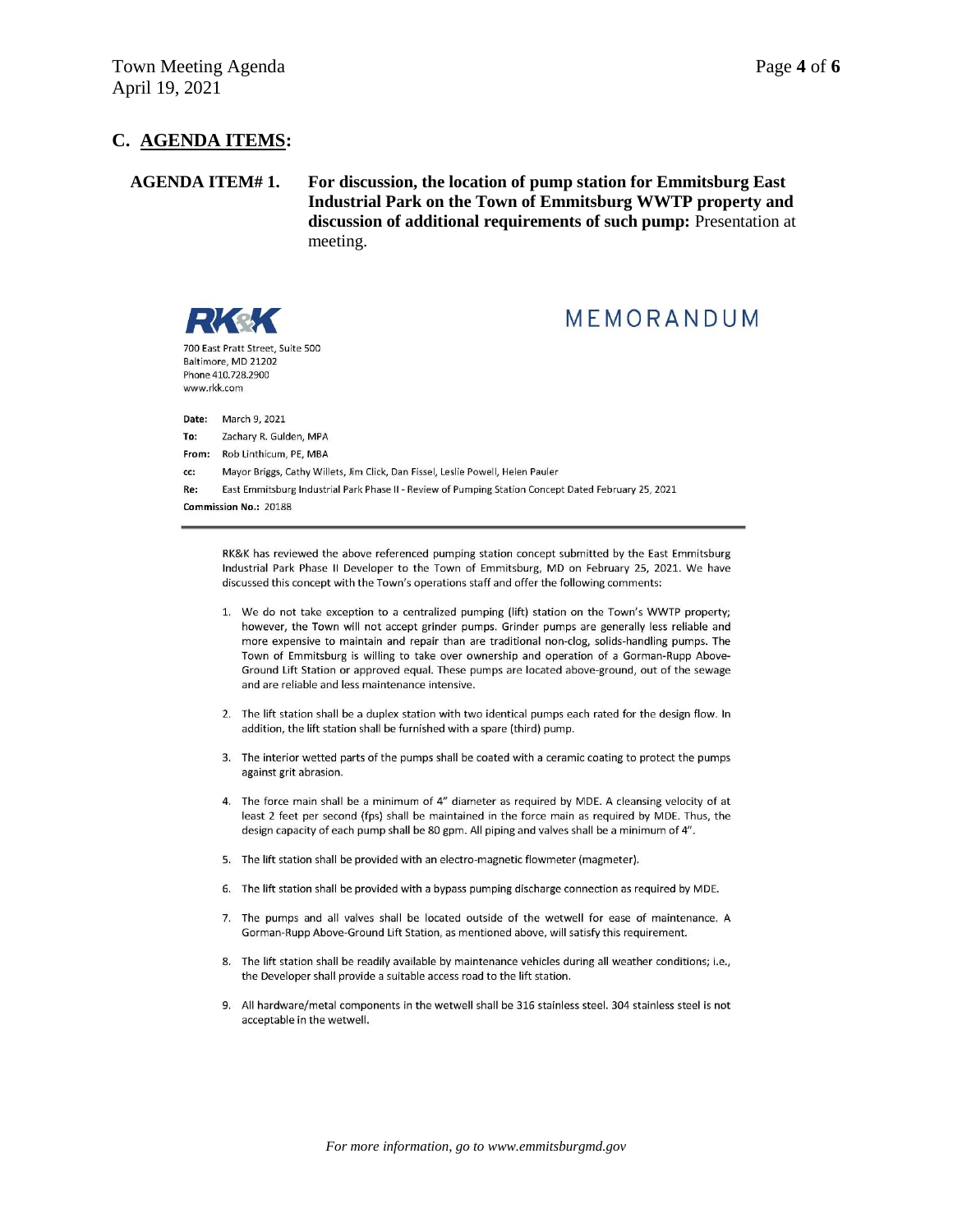10. The controls will have to be tied into the Town of Emmitsburg's SCADA system.

Additional comments/conditions may be forthcoming during review at the improvement plat review stage when more details of the lift station are presented. In addition, the Developer shall be responsible for obtaining an MDE Sewerage Facility Construction Permit, which may involve additional comments/requirements from MDE.

 $\bullet$  Page 2